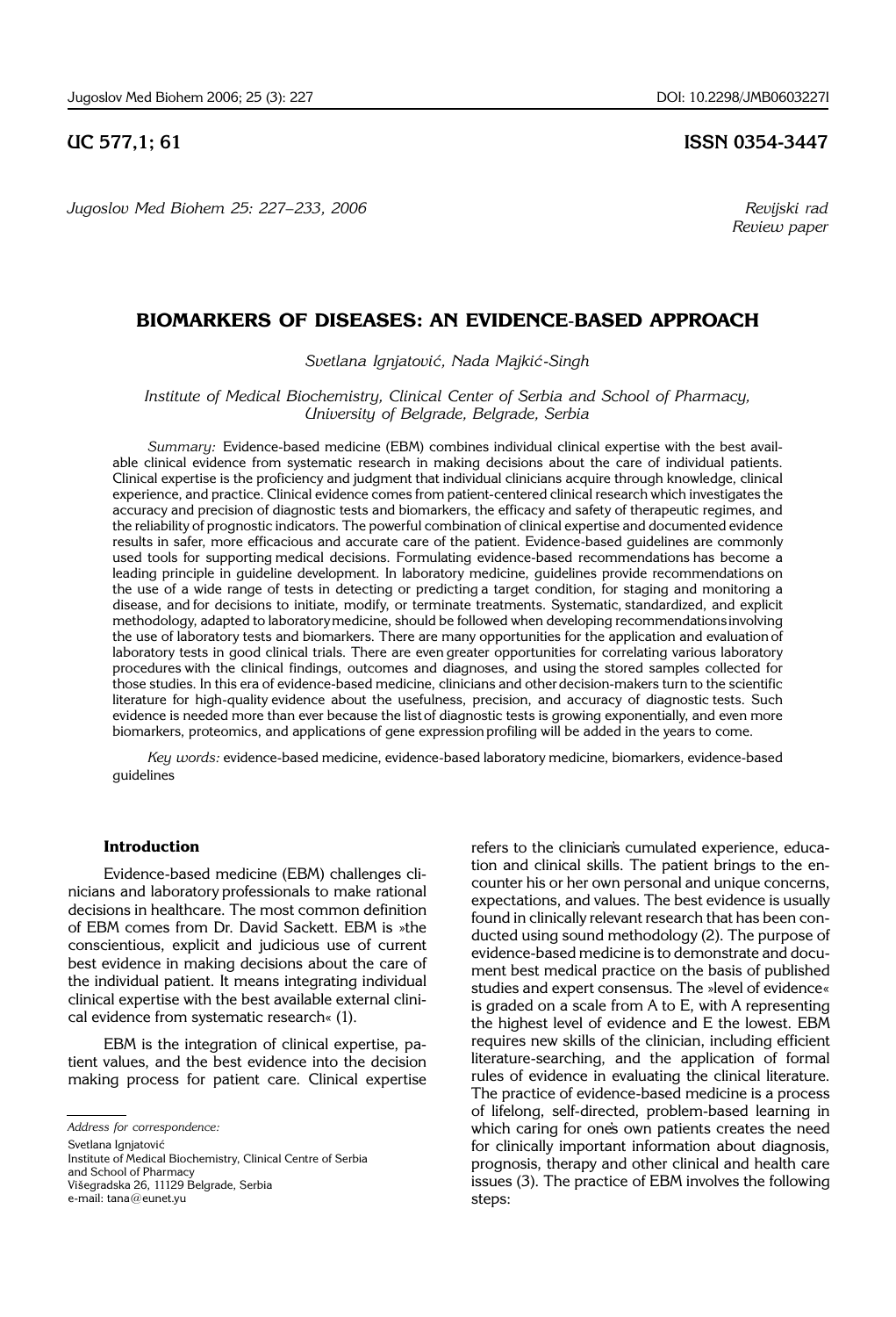- 1. construct a relevant, answerable question from a clinical case;
- 2. plan and carry out a search for clinical literature;
- 3. critically appraise the literature for validity and usefulness;
- 4. apply the results of this appraisal to your clinical practice.

The practice of EBM advocates that clinicians search the published literature to find answers to their clinical questions. There are literally millions of published reports, journal articles, correspondence and studies available to clinicians. Choosing the best resource to search is an important decision. A large database such as MEDLINE gives access to the primary literature. Secondary resources such as ACP Journal Club, POEMS, Clinical Inquiries and Clinical Evidence provide assessment of the original study. The Cochrane Library provides access to systematic reviews which help summarize the results from a number of studies  $(3-5)$ .

In this era of evidence-based medicine, clinicians and other decision-makers turn to the scientific literature for high-quality evidence about the usefulness, precision, and accuracy of diagnostic tests. Such evidence is needed more than ever because the list of diagnostic tests is growing exponentially, and even more biomarkers, proteomics, and applications of gene expression profiling will be added in the years to come (6).

#### **Evidence**-**Based Laboratory Medicine**

Some of the barriers for the laboratory medicine community are not significantly different from those faced by physicians trying to adapt to an evidencebased world. Many clinical and laboratory professionals in all disciplines have felt uncomfortable with evidence-based practice and with the challenge of the clinical consultant role. This has not been made easier by laboratory reorganization, which has often promoted an industrial rather than a clinical model for laboratory medicine. There is little doubt that the way laboratory data are presented to clinicians is not user-friendly and does not help them with decision making (7).

»Evidence-based laboratory medicine (EBLM) integrates into clinical decision making the best available research evidence for the use of laboratory tests with the analytical and clinical expertise and experience of health care professionals and the needs and expectations of patients« (8). Practicing EBLM has four dimensions: *(a)* identification of the question; *(b)* critical assessment of the best evidence available, embodying the principles of health technology assessment; *(c)* implementation of best practice; and *(d)* maintaining best practice; the latter embodies the principles of clinical audit (9). The travails of evidence--based laboratory medicine are similar to those faced by clinicians. Preanalytical, analytical, postanalytical, and other technical or organizational elements of diagnostic performance should be seen as part of evidence-based laboratory medicine. We might not always be able to identify in quantitative terms the impact of all elements of test performance on clinical outcomes in laboratory medicine. The need to improve the quality and reporting of randomized control trials led to the Consolidated Standards of Reporting Trials (CONSORT) statement (10, 11), and it is hoped that the Standards for Reporting of Diagnostic Accuracy (STARD) statement will lead to a complete and accurate reporting of studies on diagnostic accuracy (12, 13).

### **Evidence**-**based guidelines in laboratory medicine**

Guidelines are commonly used tools for supporting medical decisions. Formulating evidence- -based recommendations has become a leading principle in guideline development. Guidelines should be developed in a transparent process by a multidisciplinary team, with graded recommendations based on critically appraised scientific studies. Systematic, standardized, and explicit methodology, adapted to laboratory medicine, should be followed when developing recommendations involving the use of laboratory tests. Guidelines combine scientific evidence with patients' choices, clinicians' experience, and the availability of resources (14, 15).

In laboratory medicine, guidelines provide recommendations on the use of a wide range of tests in detecting or predicting a target condition, for staging and monitoring a disease, andfor decisions to initiate, modify, or terminate treatments (13). Also, high-level diagnostic evidence is particularly scarce, and the link between diagnostic tests and better patient outcomes is often unknown (16). Evidence-based guideline development is a hard, time-consuming, and costly exercise. Producing high-quality, scientifically sound, practical, clinically and socially acceptable, and continuously updated recommendations requires special skills and standardizedprocedures. High-quality guidelines are based on evidence as well as a broad consensus of opinions, which facilitates the acceptance and effective use of the guideline in the target group (17). To ensure high quality, guidelines should be developed within a structured and coordinated program according to the principles of evidence-based guideline development (18).

The AGREE (Appraisal of Guidelines Research and Evaluation) Instrument is a tool for assessing the quality of clinical guidelines according to 23 criteria, grouped into 6 domains (scope and purpose, stake- -holder involvement, methodology, clarity and presentation, applicability, and editorial independence). The Instrument is available in more than 10 languages and is currently used in many countries around the world. TheAGREE criteria mainly concern the methods used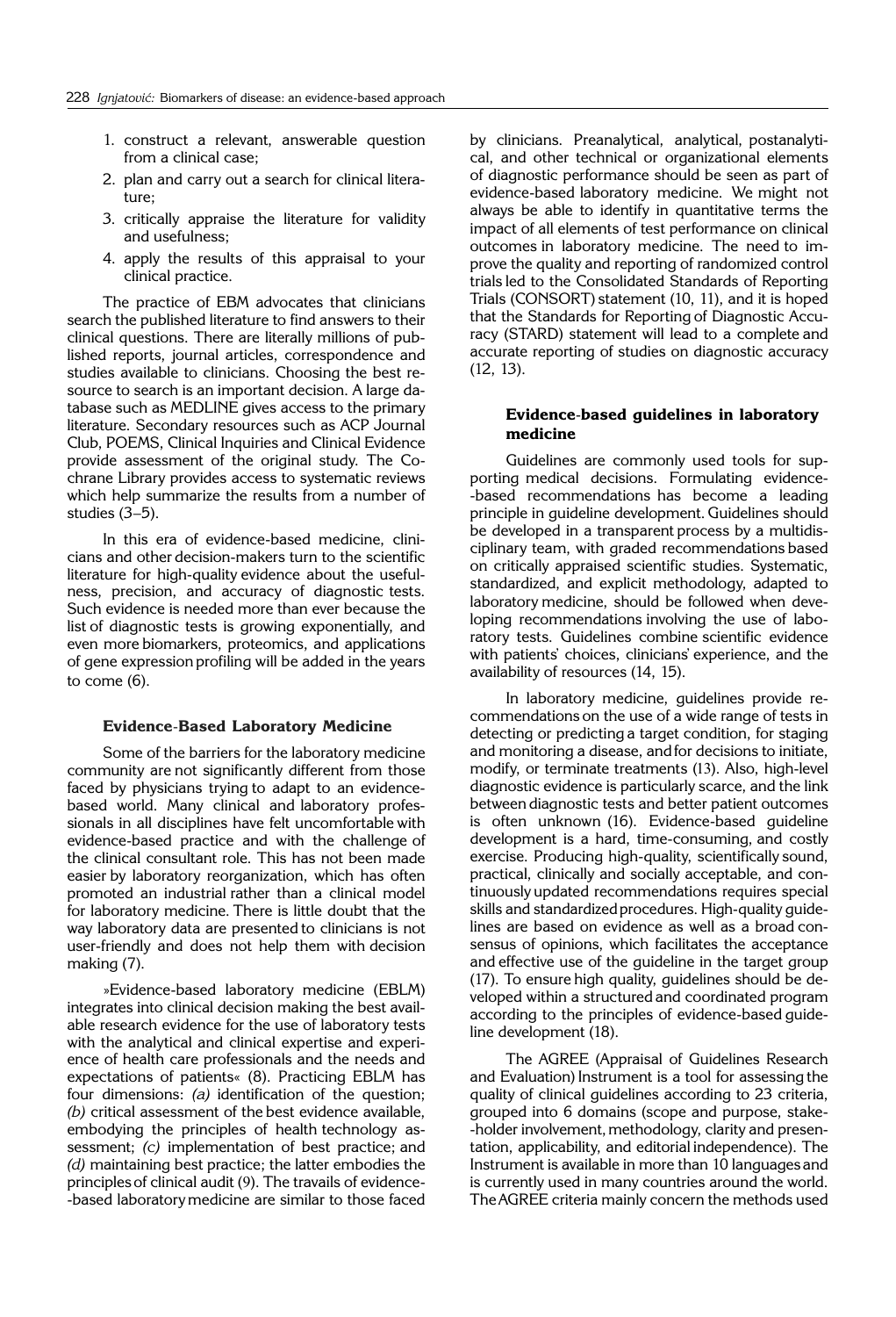for developing the guideline and the quality of reporting (19, 20). Watine et al (21) reportthe results of their test of the correlation between guideline quality and clinical validity of recommendations for 11 guidelines on a specific topic (non-small cell lung cancer) in laboratory medicine. Guideline quality was measured with the AGREE Instrument summarized in a global score. This study is the first to test the relationship between the AGREE quality scores and the clinical content of guidelines, a process that could be considered as a next step in validating the AGREE Instrument.The results revealed that there was no relationship: »good« as well as »not so good« guidelines contained »good« recommendations, corresponding with the evidence of the systematic review, and even »good« guidelines included »not so good« recommendations. These findings confirm the variability of the translation of evidence into practice recommendations by different guideline groups. Further validation of the AGREE Instrument would be the next step in achieving more international consensus about guideline quality and methodology (18, 22).

For many reasons, the methodologic quality of diagnostic guidelines is poorer than that of therapeutic guidelines, particularly in the field of laboratory medicine (14, 21, 22). Laboratory professionals should be involved in guideline development if laboratory tests are included in clinical recommendations. On the other hand, guidelines developed exclusively by laboratory professionals are equally of limited value in terms of both recognition and implementation.They can, however, serve as a position statement of the discipline and as a starting point for further (or local) multidisciplinary development of clinical guidelines. Because of the size and complexity of the task, guideline development is best coordinated by national or international organizations specialized in the field  $(14)$ .

## **Biomarkers of diseases: an evidence**-**based approach**

Laboratory medicine also provides some of the more overt examples of practice lacking a good foundation of evidence, the best examples perhaps being the variations seen in testing strategies between different hospitals for the same clinical presentations. Systematic, standardized, and explicit methodology, adapted to laboratory medicine, should be followed when developing recommendations involving the use of laboratory tests and biomarkers.

There are many opportunities for the application and evaluation of laboratory tests in good clinical trials. There are even greater opportunities for correlating various laboratory procedures with the clinical findings, outcomes and diagnoses, and using the stored samples collected for those studies. Cholesterol was earlier used as an example of a laboratory test, with its clinical use having been clearly established by many large clinical trials. There have been

many large and expensive clinical outcome studies that have looked at major endpoints such as myocardial infarction, mortality, and complication rates (25). Laboratory testing cannot attract funding for similar studies. However, there is an opportunity for much greater involvement in these clinical trials (7).

Another example is C-reactive protein, which has very low diagnostic specificity, but has long been used as an acute-phase marker of injury, infection, and inflammation and may also indicate future cardiovascular disease (26). Recent evidence has shown that inflammation plays a pivotal role in the inception and progression of atherosclerosis, and population studies have demonstrated a strong and independent association between baseline concentrations of inflammatory biomarkers and future coronary events (27-30). Because the majority of individuals who develop coronary events are not in a high-risk group according to the Framingham risk assessment of traditional risk factors for coronary heart disease, and because one half of those who suffer myocardial infarctions have normal lipid values, measurement of inflammatory markers has been suggested as an adjunct to lipid testing to better identify individuals at increased risk (31). Of the inflammatory markers evaluated by the CDC and American Heart Association (AHA) Panel in 2002 (32, 33), only C-reactive protein (CRP) met the analytical requirements for outpatient clinical use and, therefore, has been studied intensely over the past decade. More than 25 prospective epidemiologic studies have shown that CRP is a strong and independent predictor of future myocardial infarction, ischemic stroke, peripheral arterial disease, and sudden cardiac death in apparently healthy men and women (34). Guidelines regarding the potential usefulness of CRP in primary and secondary prevention settings have been issued by the CDC and AHA (32). To assess CHD risk, CRP must be measured by highly sensitive methods (hsCRP) that are capable of reliably measuring concentrations within the healthy reference interval. Currently, more than 30 such methods are available world-wide, many of which have been cleared by the US Food and Drug Administration (FDA). The FDA issued new guidelines for industry and FDA staff regarding this analyte, entitled *Review Criteria for Assessment of C*-*Reactive Protein (CRP), High Sensitivity C*-*Reactive Protein (hsCRP) and Cardiac C*-*Reactive Protein (cCRP) As says* (35).

An accurate, noninvasive, and efficient method of detecting substantial coronary artery disease in otherwise apparently low-risk patients remains an unmet need. In the emergency department setting, the subpopulations of patients who represent the greatest challenge in decision making are these lowrisk patients. Published literature was systematically reviewed to determine the diagnostic accuracy of new protein markers of acute coronary syndromes (ACS) in symptomatic outpatients at low risk of ACS and related complications comparable to patients evaluated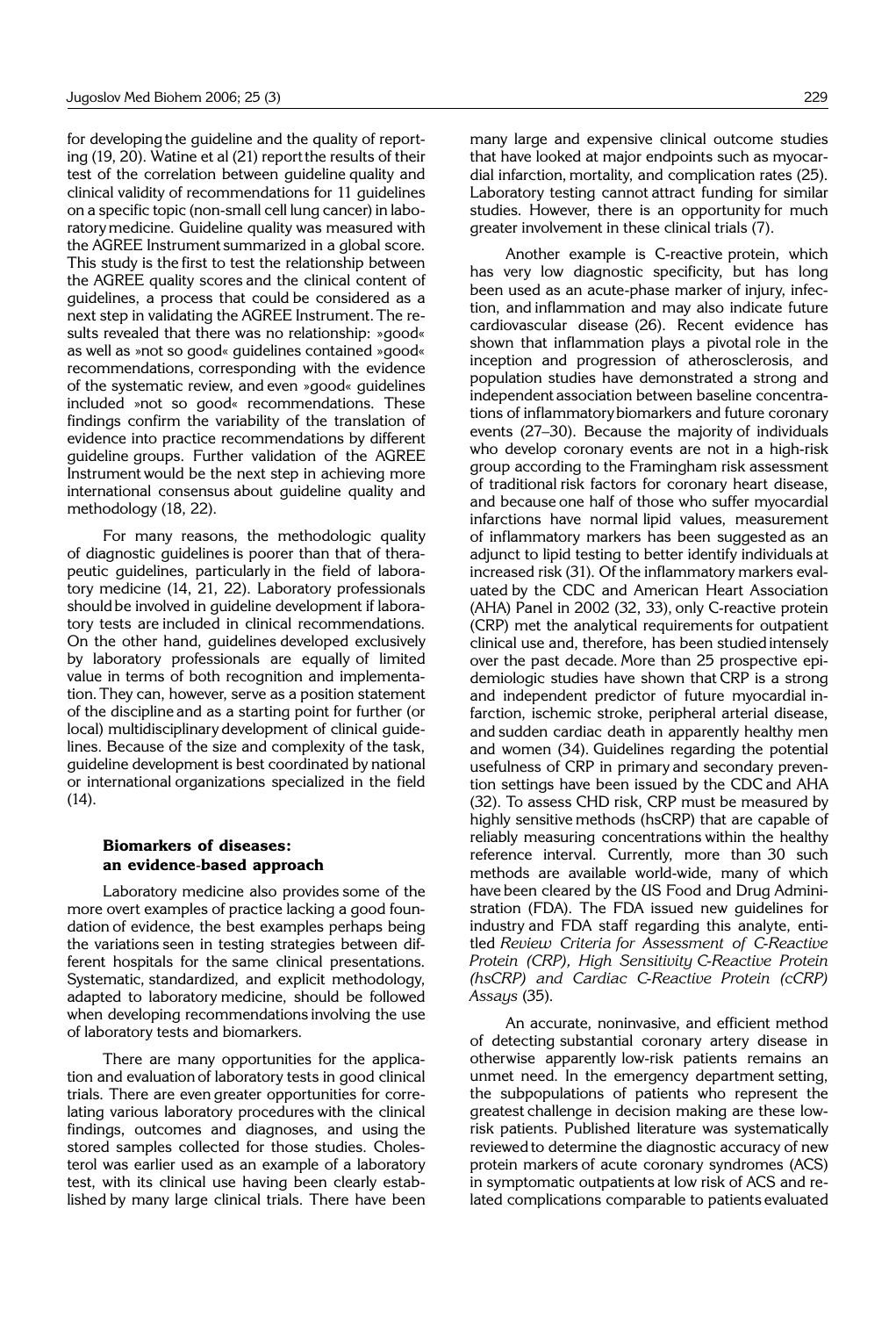in emergency department chest pain units. Published evidence is not sufficient to support the routine use of new protein markers in screening for ACS in the emergency department setting (36).

The newly revised definition of acute myocardial infarction (AMI) required specific clinical and/or electrocardiographic findings to be coupled with increased blood concentrations of myocardial troponin (released into the circulation after myocardial cell death). Troponin (I or T) is the favored biomarker for myocardial necrosis because it is both highly sensitive and specific (37, 38). Furthermore, the document confirmed that a normal electrocardiogram (ECG) does not rule out myocardial infarction because the new, sensitive biomarkers detect very small amounts of myocardial necrosis in a range where ECG abnormalities may not develop.According to the consensus document of 2000, myocardial infarction would be diagnosed if an appropriately timed blood sample contained a troponin concentration that exceeded that at the 99th percentile of a reference population, or contained a troponin concentration that exceeded the concentration at which the assay achieved a 10% CV if that concentration was higher than the concentration at the 99th percentile. The consensus document specified that the interval between successive troponin samples should be 6 h. MacRae et al (39) determined that an interval as short as 3 h between troponin samples yielded the same accuracy in defining an acute myocardial infarction as the 6-h samples used previously. However, this conclusion applied only when the reference sample was taken at least 6 h after the onset of THE symptoms of myocardial infarction (39). The results of the data presented by MacRae et al (39) will be of considerable interest to clinicians seeking urgent or emergent revascularization of ischemic myocardium. The results of their trial could enable clinicians to identify an acute myocardial infarction earlier than had been thought to be the case in the past (39).

It is also recognized that clinicians will be faced with the determination of D-dimer as a laboratory test that is said to detect venous pulmonary embolism, and the measurement of D-dimer has been studied extensively as an adjuvant test in the diagnosis of deep venous thrombosis (DVT). The turbidimetric D-dimer test is sensitive but nonspecific for the detection of pulmonary embolism in the emergency department setting, and D-dimer tests using latex turbidimetric methods appear to have test characteristics comparable to those for ELISA methods (40). On the other hand, the use of D-dimer assays as a rule-out test for DVT is controversial. If the sensitivity of the D-dimer test for DVT is consistently very high, its negative predictive value will also be high and reliably exclude the presence of disease. These are characteristics of a good »rule-out« test. As such, the use of the D-dimer assay has been suggested as an initial test to rule out DVT in order to reduce the number of patients requiring diagnostic imaging. Heim et al reviewed 23 studies on the use of D-dimer assays in the diagnosis of lower extremity DVT. Their review of the accuracy of the literature does not support general use of the D-dimer assay as a stand-alone rule-out test for DVT. We found wide variation in the sensitivities of D-dimer assays for diagnosing DVT and even wider variation in specificities. Test characteristics were frequently inconsistent with those of a good rule-out test (41).

One study (21) assessed to what extent methodologic quality is linked to recommendation validity in practice guidelines for the use of laboratory tests in the management of patients with non-small cell lung cancer(NSCLC), specifically laboratory tests measuring quantities in biological specimens, thus excluding tissue (or anatomic) pathology tests. They conducted a systematic review of data on laboratory tests in NSCLC published in English or in French within the last 10 years and retrieved 11 practice guidelines for the use of these tests. The guidelines were critically appraised and scored for methodologic quality and recommendation validitybased on the AGREE criteria and the systematic review. Overall, these 11 guidelines had considerable shortcomings in methodologic quality and, to a lesser extent, in recommendation validity. Practice guidelines with the best methodologic quality were not necessarily the most valid in their recommendations, and conversely. Poor methodologic quality and lack of recommendation validity in laboratory medicine call for methodologic standards of guideline development and for international collaborationof guideline development agencies. They advise readers of guidelines to critically evaluate the methods used, as well as the content of the recommendations, before adopting them for use in practice.

The incidence of acute and chronic heart failure has increased substantially during recent decades because of aging populations in the Western world, arising, at least partially, from medical progress with extended life expectancies. The diagnosis and prognostic evaluation of heart failure are still challenging problems in clinical medicine because simple and accurate diagnostic techniques are not available. In daily routine, diagnosis of heart failure is based mainly on the patient's history and clinical findings and, occasionally, on the echocardiographic evaluation of the left ventricular (systolic) function and dimensions. Natriuretic peptides are promising markers in diagnosing acute and chronic heart failure and assessing prognosis in these patients. Increasing routine use for unselected patients is challenged by false-positive results. Most recently, it has been confirmed that NTproBNP is a promising marker for the identification of patients with structural heart disease in the emergency room and a suitable tool for risk stratification, but its use for the emergency room should at present be limited to clearly clinically defined patient groups to avoid a potential excess of additional diagnostic procedures in positive but asymptomatic patients (42).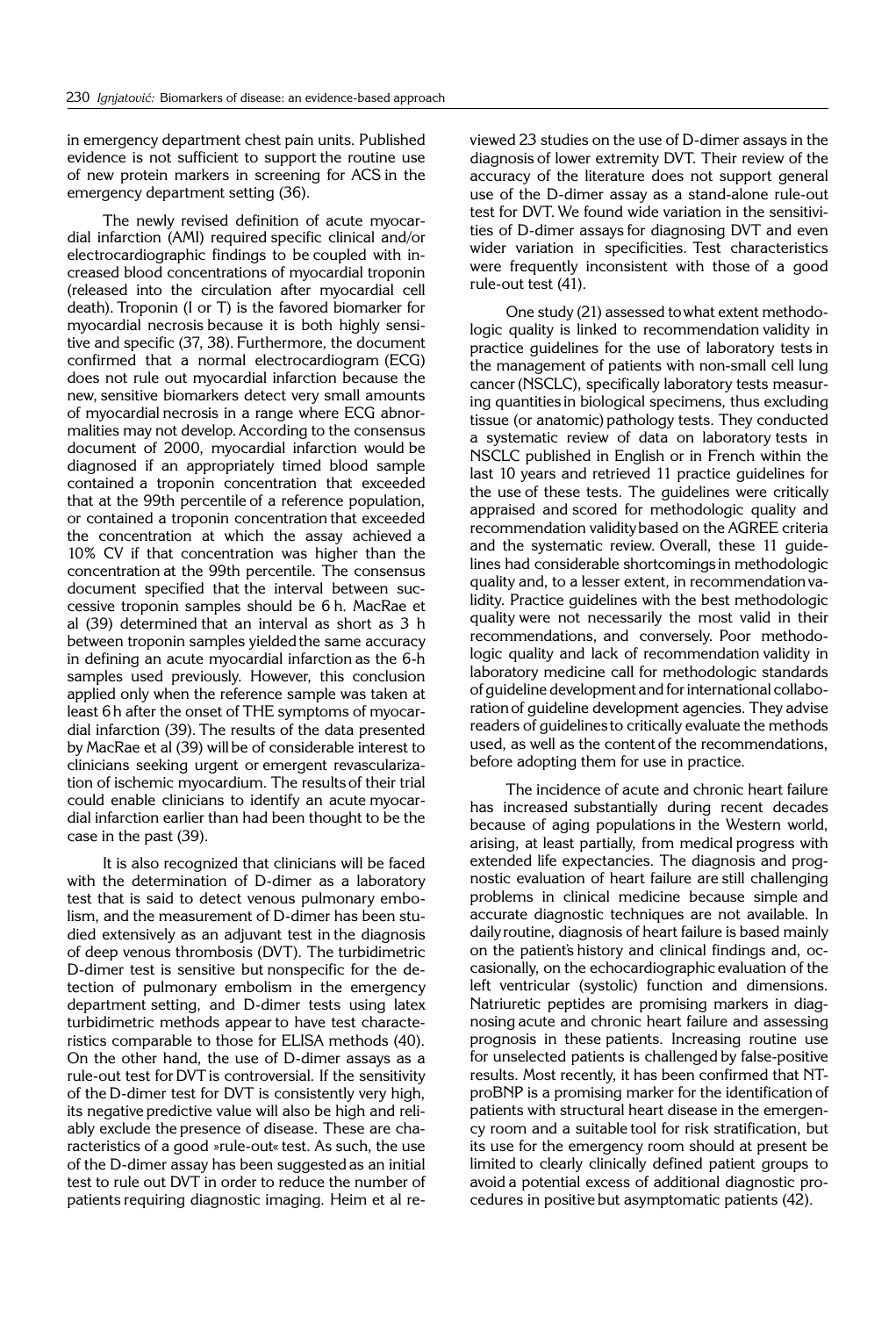The landscape of prostate cancer has changed since the appearance of the first prostate-specific antigen (PSA) assay. Key elements in PSA measurement are the interchangeability of assays and the stability of serum samples before tests (43, 44). Following the critical appraisal of the available information, criteria have been proposed to help physicians use the information from published studies to estimate the real usefulness of total and free prostate-specific antigens (tPSA and fPSA) in clinical decisions about prostate carcinoma. Different assays for the concentrations of tPSA and fPSA provide discordant results (45). These assay-dependent variations could lead to the misinterpretation of individual PSA values and erroneous clinical decisions about prostate carcinoma. Stephan et al (46) showed that the interchangeability of methods is a problem for clinical samples. In that study, they took great care when storing samples and performing the assay, and the reliability of the measured values was high. The percentage free PSA (%fPSA) is related to both total PSA and free PSA and needs to be evaluated carefully. As Stephan et al indicated, for

patients in whom the %fPSA determines whether a prostate biopsy is performed, the result might depend on the assay used. Thus it seems important that total and free PSA be measured by compatible methods. Interchangeability of tPSA, fPSA, and %fPSA values obtained by commercial PSA assays remains inadequate, but attention to this issue may minimize the misinterpretation of PSA results obtained by different assays (46).

There are also evidence-based studies for the performance characteristics of urinary bone markers for monitoring the treatment of osteoporosis, because the usefulness of urinary markers of bone turnover in monitoring therapy depends on their within-person variability (47–49). All of these studies link laboratory and clinical medicine through analysis that is data- -driven and critically evaluated.

*Acknowledgements:* The present work was supported by the Ministry of Science, Technologies and Development of Serbia, on the basis of Contract N° 145010.

## BIOMARKERI OBOLJENJA: PRISTUP ZASNOVAN NA DOKAZIMA

#### *Svetlana Ignjatovi}, Nada Majki}*-*Singh*

#### *Institut za medicinsku biohemiju, Klini~ki centar Srbije i Farmaceutski fakultet Univerziteta u Beogradu, Beograd, Srbija*

*Kratak sadržaj: Medicina zasnovana na dokazima (EBM) pri donošenju odluka o nezi pacijenata kombinuje* individualnu kliničku veštinu sa najboljim raspoloživim kliničkim dokazima iz sistematičnih istraživanja. Klinička veština odlikuje se tačnošću u proceni i stiče se učenjem, kliničkim iskustvom i praksom. Klinički dokazi dobijaju se iz kliničkih istraživanja koja su usmerena na pacijenta, a koja ispituju tačnost i preciznost dijagnostičkih testova i biomarkera, efikasnost i sigurnost terapeutskih postupaka i pouzdanost prognostičkih indikatora. Kombinacija kliničke veštine i dokumentovanih dokaza omogućava sigurniju, efikasniju i pouzdaniju negu pacijenta. Vodiči zasnovani na dokazima najčešće se koriste kao dodatne alatke pri donošenju medicinskih odluka. Formulisanje preporuka zasnovanih na dokazima predstavlja vodeći princip u pripremi vodiči. U razvoju preporuka koje uključuju laboratorijske testove i biomarkere treba primeniti sistematsku i standardizovanu metodologiju koja je prilagođena laboratorijskoj medicini. Postoji veliki broj mogućnosti za primenu i evaluaciju laboratorijskih testova u dobrim kliničkim ispitivanjima. Još su veće mogućnosti za uspostavljanje korelacija između različitih laboratorijskih postupaka i kliničkih nalaza, ishoda i dijagnoza, kao i za korišćenje uzoraka koji su skladišteni za ova ispitivanja. Era medicine zasnovane na dokazima zahteva od eksperata koji donose medicinske odluke proučavanje naučne literature kako bi se obezbedio visok kvalitet dokaza o korisnosti i tačnosti dijagnostičkih testova. Ovakva vrsta dokaza potrebnija je više nego ikad zato što lista dijagnostičkih testova raste eksponencijalno i u godinama koje dolaze na nju će biti dodato još više biomarkera, proteomike i aplikacija profiliranja ekspresije gena.

Ključne reči: medicina zasnovana na dokazima, laboratorijska medicina zasnovana na dokazima, biomarkeri, laboratorijska vodiči zasnovana na dokazima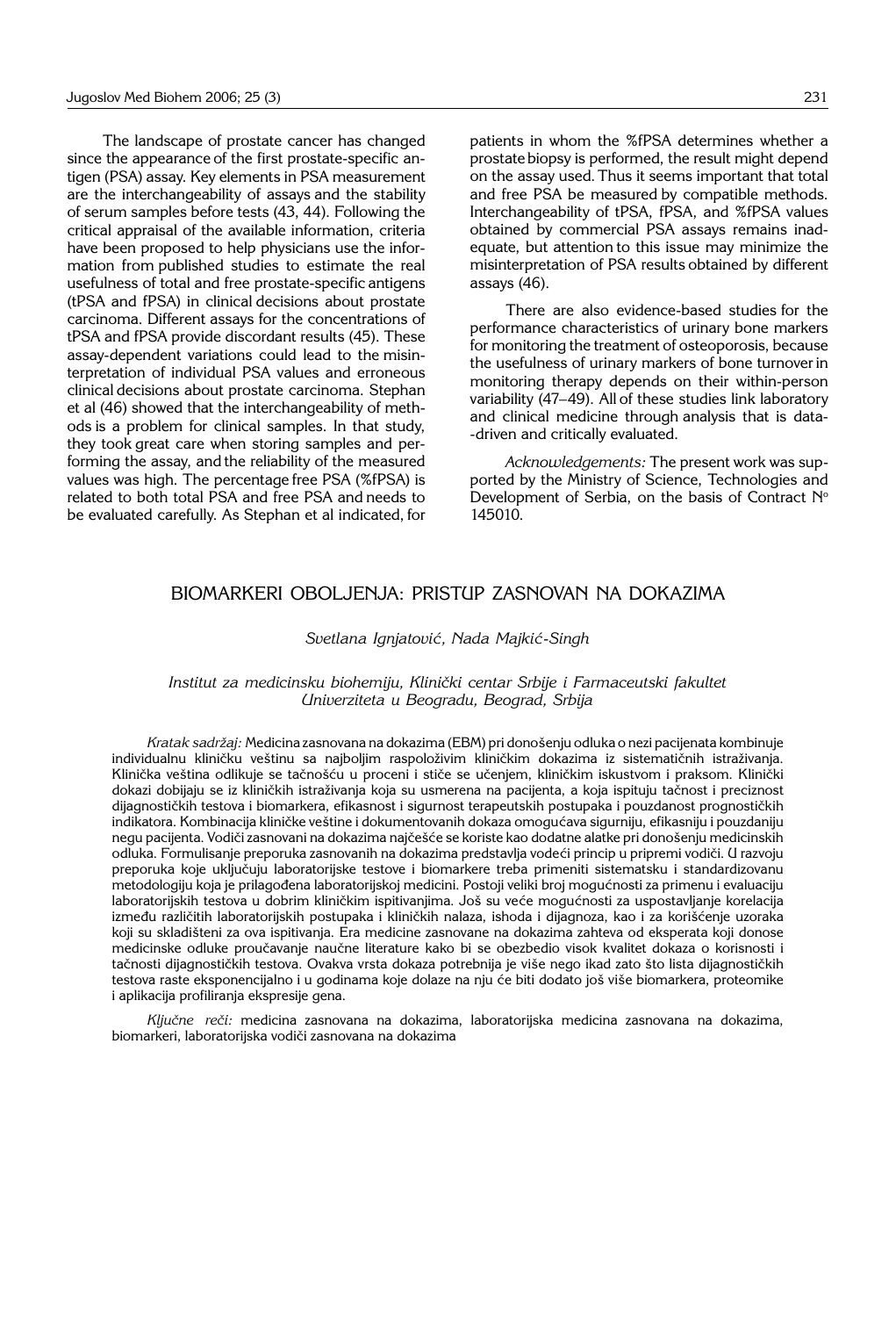#### **References**

- 1. Sackett DL, Rosenberg WMC, Gray JAM, Haynes RB, Richardson WS. Evidence-based medicine: what it is and what it isn't. Br Med J 1996; 312: 71-2.
- 2. Sackett DL, Straus SE, Richardson WS, Rosenberg W, Haynes RB. Evidence-based medicine; how to practise and teach EBM. 2nd ed. Edinburgh: Churchill Livingstone, 2000: 82-4.
- 3. Anonymous. Evidence and diagnostics. Bandolier Extra 2002 (February):  $1-9$  (full text available on: http: //www.ebandolier.com
- 4. Cochrane Library. http://www.cochrane.org (accessed June 2006).
- 5. Centre for Evidence-Based Medicine. Learning EBM. http://ww.cebm.net (accessed June 2006).
- 6. Bossuyt PMM. The quality of reporting in diagnostic test research: getting better, still not optimal Clin. Chem. 2004; 50: 465-6.
- 7. McQueen MJ. Overview of evidence-based medicine: challenges for evidence-based laboratory medicine. Clin Chem 2001; 47: 1536-46.
- 8. http://www.ifcc.org (accessed June 2006).
- 9. Price CP. Evidence-based laboratory medicine: supporting decision-making. Clin Chem 2000; 46: 1041-50.
- 10. Begg C, Cho M, Eastwood S, Horton R, Moher D, Olkin I, et al. Proving the quality of reports of randomized controlled trials in the CONSORT statement. JAMA 1996; 276: 637-9.
- 11. Altman DG. Better reporting of randomized controlled trials: the CONSORT statement. Authors must provide enough information for readers to know how the trial was performed [Editorial]. BMJ 1996; 313: 570-1.
- 12. Bossuyt PM, Reitsma JB, Bruns DE, Gatsonis CA, Glasziou PP, Irwig LM, et al. Towards complete and accurate reporting of studies of diagnostic accuracy: the STARD initiative. Clin Chem 2003; 49: 1-6.
- 13. Bossuyt PM, Reitsma JB, Bruns DE, Gatsonis CA, Glasziou PP, Irwig LM, et al. The STARD Statement for reporting studies of diagnostic accuracy: explanation and elaboration. Clin. Chem. 2003; 49: 7-18.
- 14. Oosterhuis WP, Bruns DE, Watine J, Sandberg S, Horvath AR. Evidence-based guidelines in laboratory medicine: principles and methods. Clin Chem 2004; 50: 806-18.
- 15. Haynes RB, Devereaux PJ, Guyatt GH. Physicians and patients - choices and evidence-based practice. BMJ 2002; 324: 1350.
- 16. J. S. Burgers. Guideline quality and guideline content: are they related? Clin Chem 2006;  $52: 3-4$ .
- 17. Grol R, Dalhuijsen J, Thomas S, Veld C, Rutten G, Mokkink H. Attributes of clinical guidelines that influence use of guidelines in general practice: observational study. BMJ 1998; 317: 858-61.
- 18. Burgers JS, Cluzeau FA, Hanna SE, Hunt C, Grol R. Characteristics of high quality quidelines: evaluation of 86 clinical guidelines developed in ten European countries and Canada. Int J Technol Assess Health Care 2003: 19: 148-57.
- 19. The AGREE Collaboration. Development and validation of an international appraisal instrument for assessing the quality of clinical practice guidelines: the AGREE project. Qual Saf Health Care 2003; 12: 18-23.
- 20. The AGREE Collaboration. AGREE Instrument training manual, 2003. http://www.agreecollaboration.org (accessed June 2006).
- 21. Watine J, Friedberg B, Charet JC, Nagy E, Onody R, Oosterhuis W, et al. Conflict between guideline methodologic quality and recommendation validity: a potential problem for practitioners. Clin Chem 2006; 52: 65-72.
- 22. McCormack J, Perry T, Jr, Rangno R, Van Breemen C, Wright JM, Baltzan M, et al. Assessing the quality of clinical practice guidelines. CMAJ 2002; 166: 168-9.
- 23. Horvath AR, Nagy E, Watine J. Quality of guidelines for the laboratory management of diabetes mellitus. Scand J Clin Lab Invest Suppl 2005; 240: 41-50.
- 24. Irani J, Brown CT, van der Meulen J, Emberton M. A review of guidelines on benign prostatic hyperplasia and lower urinary tract symptoms: are all guidelines the same? BJU Int 2003; 92: 937-42.
- 25. Expert Panel on Detection, Evaluation, and Treatment of High Blood Cholesterol in Adults. Executive summary of the Third Report of the National Cholesterol Education Program (NCEP) Expert Panel on Detection, Evaluation, and Treatment of High Blood Cholesterol in Adults (Adult Treatment Panel III). JAMA 2001; 19: 2486-97.
- 26. Pepys MB, Berger A. The renaissance of C-reactive protein [Editorial]. BMJ 2001; 322: 4-5.
- 27. Ledue TB, Rifai N. Preanalytic and analytic sources of variations in C-reactive protein measurement: implications for cardiovascular disease risk assessment. »Review«. Clin Chem 2003; 49: 1258-71.
- 28. Ridker PM. Clinical application of C-reactive protein for cardiovascular disease detection and prevention. Circulation. 2003; 107: 363-9.
- 29. Rifai N, Ballantyne CM, Cushman M, Levy D, Myers GL. Point: high-sensitivity C-reactive protein and cardiac C- -reactive protein assays: is there a need to differentiate? Clin Chem 2006; 52: 1254-6.
- 30. Callaghan JV, Gutman SI. Counterpoint: Food and Drug Administration guidance for C-reactive protein assays: matching claims with performance data. Clin Chem 2006; 52: 1256-7.
- 31. Khot UN, Khot MB, Bajzer CT, Sapp SK, Ohman EM,